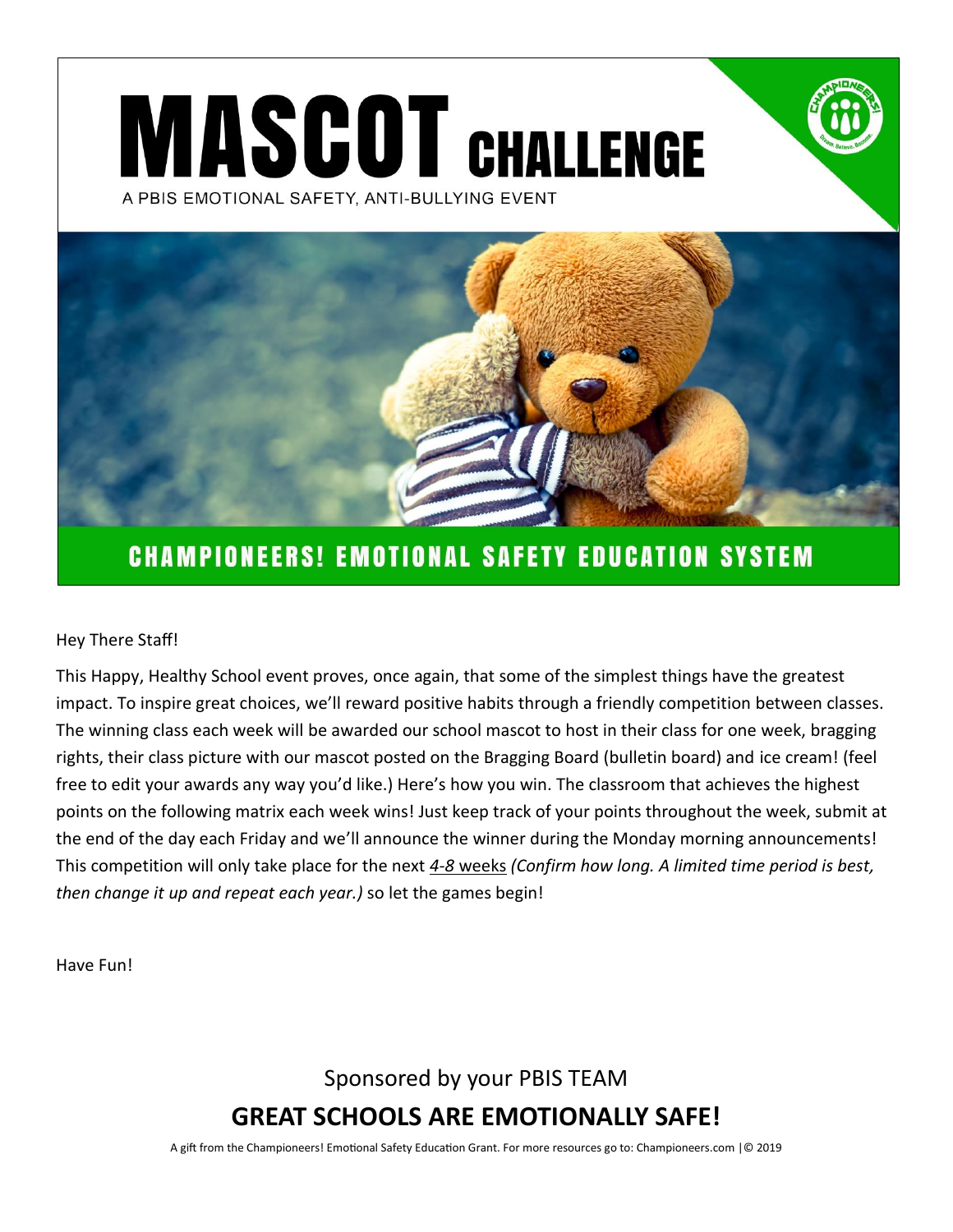

# MASCOT POINTS

*(This list should be made in conjunction with any PBIS programs you currently have in place.)*





Sponsored by your PBIS TEAM

**GREAT SCHOOLS ARE EMOTIONALLY SAFE!**

A gift from the Championeers! Emotional Safety Education Grant. For more resources go to: Championeers.com |© 2019